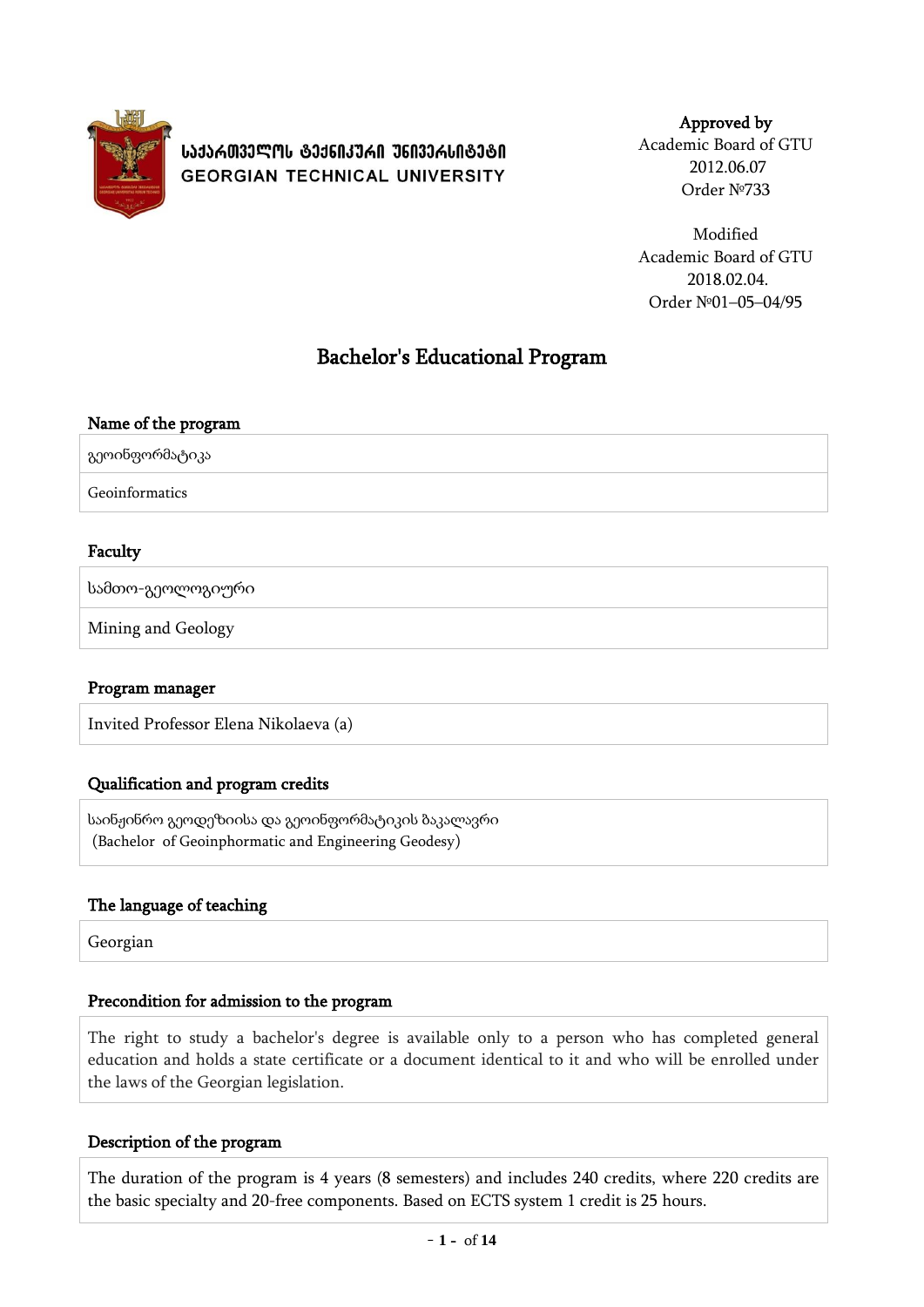Every academic year includes 60 credits. Each academic year continues for 40 weeks, where I semester - 20 weeks and II semester - 20 weeks. Every semester study takes place within 15 weeks. The interim assessment includes current activities and mid-examination exams. Maximum score of current activity is 30, minimum score is 15 points. Maximum score of mid-semester exam is 30 and minimum score is 7.5 points. The final exam is in XVIII-XIX-semesters, the maximum score of each is 40, the minimum score is 10.

If the student fails to pass the final exam, the score is 41-50 points means that the student needs more work to pass, and he / she is allowed to pass the exam once more with independent work. The additional examination shall be appointed at least 5 days after the final test results are declared in the final examination schedule.

The first academic year includes 60 credits, where 12 credits are devoted to specialty subjects: introduction to geoinformation systems, introduction to remote sensing and introduction to digital photogrammetry, each 4 credits. Engineering geodesy 1 and 2 (3 + 6 credits) subjects are in I and II semesters. The other credits are dedicated to general subjects. Mathematics is taught teach in four semesters (5-4-4-4 credits), foreign language is taught in two semesters (3-3 credits), physics A, B two semesters (4-4 credits). Computer graphics subject has 3 credits and elective humanitarian subjects - 3 credits.

The second academic year includes 60 credits, where 26 credits are dedicated to the specialty; the rest of the credits are covered by subjects of natural, general, general engineering and information technologies.

The third year includes 60 credits, where 48 credits are dedicated to the subject of specialty. In addition, V semester is taught geodesy 3 (7 credits) and free components have 5 credits.

The last year includes 60 credits, where 15 credits are free components, 10 credits for bachelor's work and 5 credit practices, the rest 30 credits are for specialty subjects.

## The purpose of the program

The program aims are to prepare a competent specialist and provide them information in the field of geoinformation systems and remote sensing technologies. In particular, the program prepars a specialist, who owns a modern system, methods, GIS and remote sensing technology, analytical knowledge, which will enable the successful accomplishment of various GIS and remote sensing develop firm, enterprise, organization. They will be able to develop and implement modern geoinformation systems and remote sensing technologies (both desk and server). In addition, acquiring the theoretical and practical knowledge of the educational program in basic and special issues of engineering geodesy.

## Outcomes/competences (general and sectoral)

Knowledge and understanding:

- Receive systematic, methodological and analytical knowledge of the modern level in geoinformation-technological directions
- Participation in designing Geoinformation Systems and Remote Sensing Technologies

• Participation in the development of the firm, enterprise, organization's geoinformation and remote sensing systems

• To obtain relevant theoretical knowledge in the basic and special issues of engineering geodesy Ability to use knowledge in practice:

- Ability to use geoinformation technologies, including desk and server software systems
- Ability to use modeling and programming in practice
- Collecting geographies, their visualization and analysis skills
- Ability to use modern techniques and technologies for solving practical tasks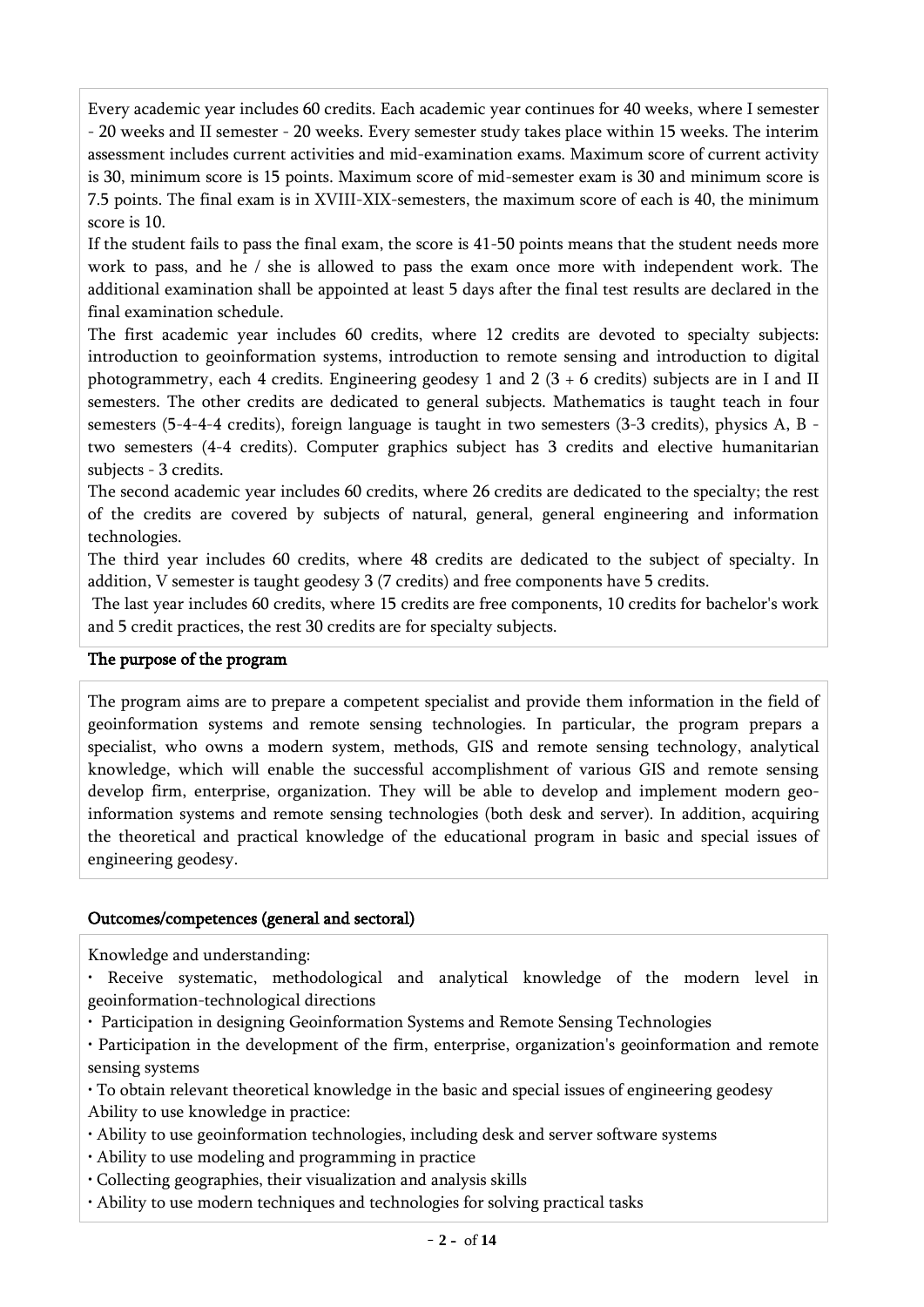• Ability to participate in the design, processing, integration and implementation of geoinformation systems

• Ability to find, process and interpret new technological information in the field of geoinformatics

• Ability to efficiently use information-communication technological resources for achieving work objectives

• Ability to secure security, risk management and control mechanisms in geoinformation technologies Making judgments:

• Analysis of the capabilities of modern technologies for the solution of different types of geospatial fields and the ability to formulate grounded conclusions on them

• Ability to receive, process and analyze new information

Communicating skills:

• Ability to write in a concise and comprehensible manner

• Ability to create logically organized written constructors

• Ability to prepare relevant presentations or written information

• Ability to Write Complex Issues

• Communication skills in native and foreign languages (B2 level)

• Ability to verbal verbal issues of complex issues

• Public awareness of their opinions with relevant knowledge and logic, their clear evidence to the experts and non-publications

ability to learn:

• Ability to determine consistency and multilateral assessment of their own learning process (to determine the need for further learning), as well as the ability to determine the direction of learning in a variable and unexpected environment

Values:

• Ability to maintain and establish professional values (accuracy, punctuality, objectivity, transparency, organization and etc.)

• Ability to protect the norms of ethics and morals

## Methods of achieving learning outcomes (teaching and learning)

 $\boxtimes$  Lecture  $\Box$  Seminar (team working)  $\boxtimes$  Practice  $\boxtimes$  Laboratory  $\boxtimes$  Practice Course paper/project  $\boxtimes$  Consultation  $\boxtimes$  Independent work

Based on the specific course of study in the learning process, the relevant below listed activities of the teaching-learning methods are used, which are reflected in the relevant training courses (syllabus): (Discussion, debate, presentation, group work, etc.)

1. Discussion / debate are one of the most common activities of interactive teaching. Discussion process increases the quality and activity of students' engagement. Discussion can be turned into arguments and this process is not limited to the questions asked by the teacher. It develops the ability of the student to reason and justify their opinion.

2. Cooperative learning is a learning strategy when each member of the group is obliged not only to examine himself but also to help his/her team-mate to study the subject better. Each member of the group works on the problem, until all of them master the issue.

3. Collaborative work – By using this activity, teaching implies division of the students' group and assignment of teaching tasks to them. The group members individually work on the issue and in parallel share their opinions with other members of the group. Due to the set objective, it is possible to divide the functions among the members during the group's working process. This strategy provides all students maximum engagement in the learning process.

4. Problem based learning is an activity which uses a specific problem as the initial stages of obtaining new knowledge and integration process.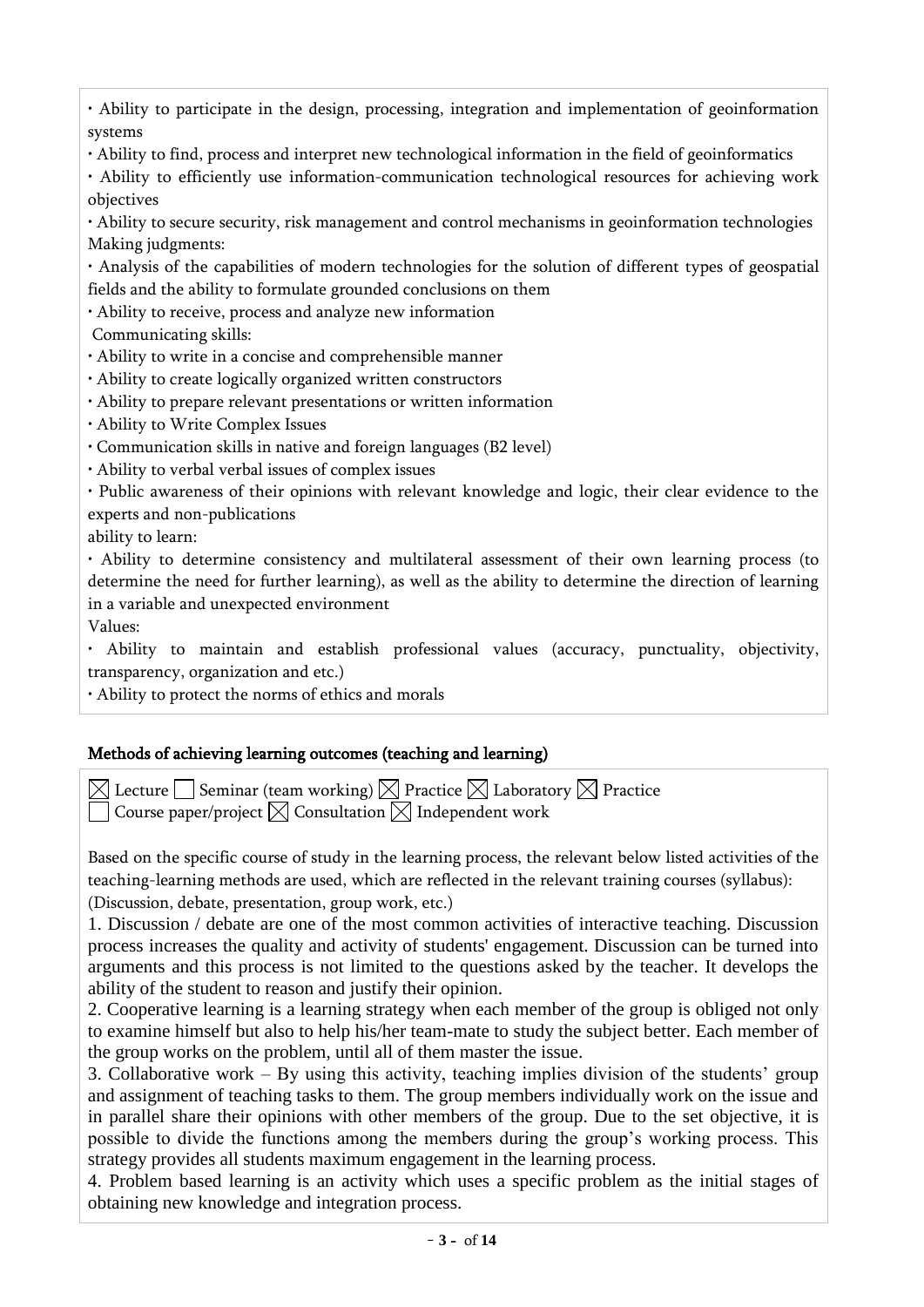5. Case study - the teacher will discuss concrete cases with the students, and study the issue thoroughly.

6. Brain storming – this activity implies to form and promote radically different opinion, idea on concrete issue/problem. This activity contributes to the development of a creative approach to the problem. Its application is effective in case of a large number of students and consists of several main stages: Problem / issue determination in a creative perspective;- In a certain period of time, without criticism, note the ideas expressed by the listeners (mainly on the board); Determination of assessment criteria to determine the establish the conformity of - the idea with the aim of the research; Assessment of selected ideas with predetermined criteria; - By process of elimination, distinguish those ideas that are most relevant to the issue. Demonstration of the highest evaluation idea as the best way to solve the set-problem.

7. Role and situational games – games that are fulfilled according to predefined scenario allow students to look at the issue differently. It helps them to develop an alternative viewpoint. Like discussions, these games also formulate the student's ability to express and protect his/her position independently.

8. Implication. It is quite effective in terms of achieving the result. In many cases, it is better to provide the students with audio and visual materials simultaneously. The study material can be demonstrated by both the teacher and the student. This activity helps us to demonstrate different levels of learning material, to specify what students will have to do independently; at the same time, this strategy visually reflects the essence of the topic/ problem. Demonstration may be simple.

9. Induction is such a form of transmitting any knowledge when the process of thinking in the course of the study is directed towards generalization, in other words when delivering the material the process is going from concrete to general.

10. Deduction is such a form of transmitting any knowledge, which based on general knowledge represents logical process of discovering new knowledge in other words, the process is going from general to concrete.

11. Analysis helps us to divide the study material into constituent parts. This will simplify the detailed coverage of individual issues within a difficult problem.

12. The synthesis implies the composition of one whole by grouping individual issues. This activity contributes to the development of the problem to be seen as a whole.

13. Verbal or orally transmitted. Narration, talking and so forth belong to this activity. In this process the teacher orally transmittes and explaines study material and the students actively perceive and learn it through listening, remembering and thinking.

14. The script implies the following activities: making extracts, records, notes, theses, abstract or essay and other.

15. Explanation is based on the discussion on the issue. The teacher gives a concrete example from the material, which is discussed in detail within the given topic.

16. Action-oriented training requires active involvement of the teacher and student in the teaching process, where the practical interpretation of theoretical material is of special significance.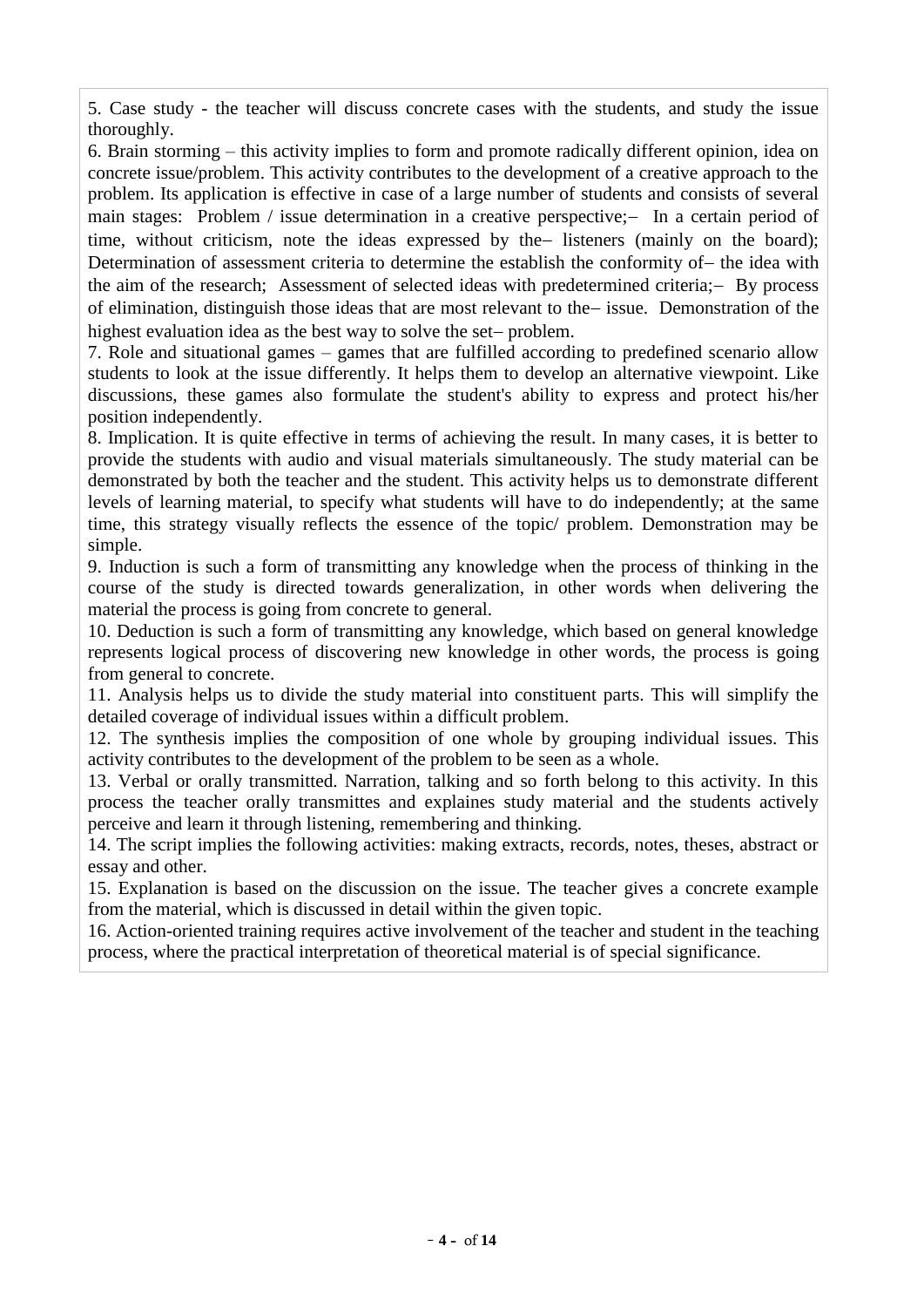#### Student knowledge assessment system

Grading system is based on a 100-point scale.

Positive grades:

- (A) Excellent the rating of 91-100 points;
- $(B)$  Very good - the rating of 81-90 points
- $(C)$  Good the rating of 71-80 points
- (D) Satisfactory the rating of 61-70 points
- $\bullet$  (E) Enough the rating of 51-60 points

Negative grades:

- (FX) Did not pass 41-50 points of rating, which means that the student needs more work to pass and is given the right to take the exam once more with independent work;
- $\bullet$  (F) Failed 40 points and less, which means that the work carried out by the student is not enough and he/she has to learn the subject from the beginning.

## Field of employment

Ministries of:

Environment Protection and Agriculture, Energy, Defense, Interior, Economy and Sustainable Development, Labor, Health and Social Affairs;

- Ministry of Justice (Public Registry);
- Mining profiling enterprises;
- Oil and gas exploration and extraction companies;
- Building organizations;
- Project Workers;
- Delivery companies;
- Other companies are collecting, processing, analysis, visualization and exchange of spatial data.

## Opportunity to continue learning

Master's Educational Programs

## Human and material resources necessary for the implementation of the program

The description of human and material resources are in the attached syllables and files.

## Number of attached syllabus: 71

## Program subject load

|             | Subject                                 |                          | <b>ECTS Credits</b> |  |   |    |                                       |    |  |  |  |  |
|-------------|-----------------------------------------|--------------------------|---------------------|--|---|----|---------------------------------------|----|--|--|--|--|
| $N^{\circ}$ |                                         | Precondition<br>of admit |                     |  |   |    | I Year   II Year   III Year   IV Year |    |  |  |  |  |
|             |                                         |                          | Semester            |  |   |    |                                       |    |  |  |  |  |
|             |                                         |                          |                     |  | Ш | IV |                                       | VI |  |  |  |  |
|             | Elements of Linear Algebra and Calculus | does not have $\vert$ 5  |                     |  |   |    |                                       |    |  |  |  |  |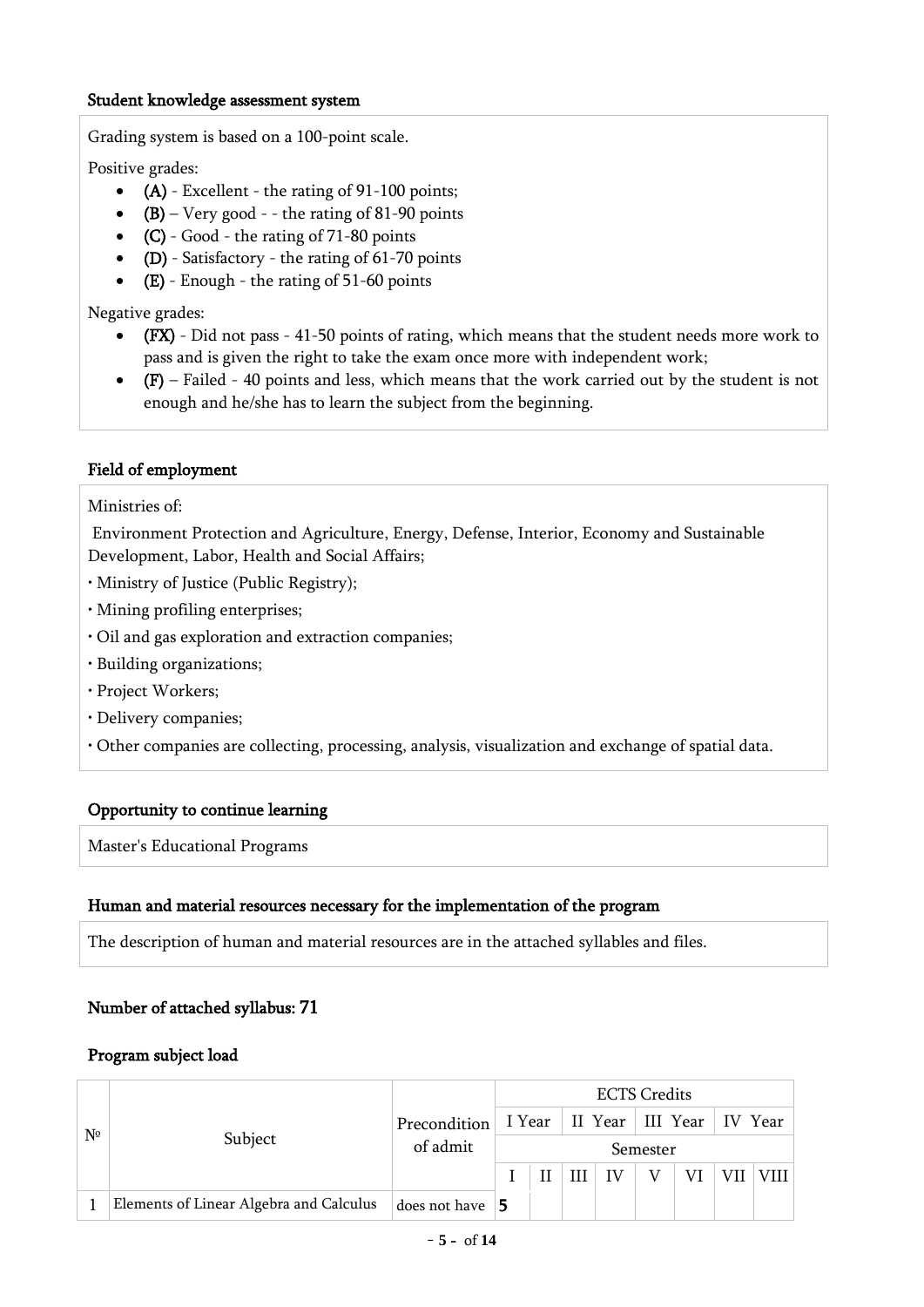| 2              | General Physics A                                                                                                                                                                                                                                                                                                          | does not have                                    | 4                       |                         |   |  |  |  |
|----------------|----------------------------------------------------------------------------------------------------------------------------------------------------------------------------------------------------------------------------------------------------------------------------------------------------------------------------|--------------------------------------------------|-------------------------|-------------------------|---|--|--|--|
| 3              | Computer Technologies                                                                                                                                                                                                                                                                                                      | does not have                                    | $\overline{\mathbf{4}}$ |                         |   |  |  |  |
| $\overline{4}$ | Introduction to GIS                                                                                                                                                                                                                                                                                                        | does not have                                    | $\overline{\mathbf{4}}$ |                         |   |  |  |  |
| 5              | Basics of engineering graphics                                                                                                                                                                                                                                                                                             | does not have                                    | 3                       |                         |   |  |  |  |
| 6              | English for Technical Specialities - 1                                                                                                                                                                                                                                                                                     | does not have                                    |                         |                         |   |  |  |  |
| 7              | German for Technical Specialities - 1                                                                                                                                                                                                                                                                                      | does not have                                    | 3                       |                         |   |  |  |  |
| 8              | French for Technical Specialities - 1                                                                                                                                                                                                                                                                                      | does not have                                    |                         |                         |   |  |  |  |
| 9              | Russian for Technical Specialities-1                                                                                                                                                                                                                                                                                       | does not have                                    |                         |                         |   |  |  |  |
| 10             | Engineering geodesy 1                                                                                                                                                                                                                                                                                                      | does not have                                    | 3                       |                         |   |  |  |  |
| 11             | Introduction to remote sensing                                                                                                                                                                                                                                                                                             | does not have                                    | $\overline{\mathbf{4}}$ |                         |   |  |  |  |
| 12             | Elements of Mathematical Analysis                                                                                                                                                                                                                                                                                          | Elements of<br>Linear<br>Algebra and<br>Calculus |                         | 5                       |   |  |  |  |
| 13             | General Physics B                                                                                                                                                                                                                                                                                                          | General<br>Physics A                             |                         | $\overline{\mathbf{4}}$ |   |  |  |  |
| 14             | Humanitarian subjects by choose:<br>1. The basics of philosophy<br>2. Introduction to Psychology<br>3. History of Georgia<br>4. Introduction to Sociology<br>5. Culture and modernity<br>6. The Modern Language of<br><b>Communications Technologies</b><br>7. History of technical design<br>8. Academic writing elements | does not have                                    |                         | 3                       |   |  |  |  |
| 15             | English for Technical Specialities - 2                                                                                                                                                                                                                                                                                     | English<br>for<br>Technical<br>Specialities -1   |                         |                         |   |  |  |  |
| 16             | German for Technical Specialities - 2                                                                                                                                                                                                                                                                                      | German for<br>Technical<br>Specialities - 1      |                         |                         |   |  |  |  |
| 17             | French for Technical Specialities - 2                                                                                                                                                                                                                                                                                      | French<br>for<br>Technical<br>Specialities -1    |                         | 3                       |   |  |  |  |
| 18             | Russian for Technical Specialities-2                                                                                                                                                                                                                                                                                       | Russian<br>for<br>Technical<br>Specialities<br>1 |                         |                         |   |  |  |  |
| 19             | Engineering geodesy 2                                                                                                                                                                                                                                                                                                      | Engineering<br>geodesy 1                         |                         | 6                       |   |  |  |  |
| 20             | Introduction to fotogrammetry                                                                                                                                                                                                                                                                                              | does not have                                    |                         | 4                       |   |  |  |  |
| 21             | Bases of programming (based on $C_{++}$ )                                                                                                                                                                                                                                                                                  | does not have                                    |                         | 5                       |   |  |  |  |
| 22             | Integral Calculus and Introduction to<br>Differential Equation                                                                                                                                                                                                                                                             | Elements of<br>Mathematical<br>Analysis          |                         |                         | 4 |  |  |  |
| 23             | Object-oriented Programming $-1$ (based                                                                                                                                                                                                                                                                                    | Bases of                                         |                         |                         | 5 |  |  |  |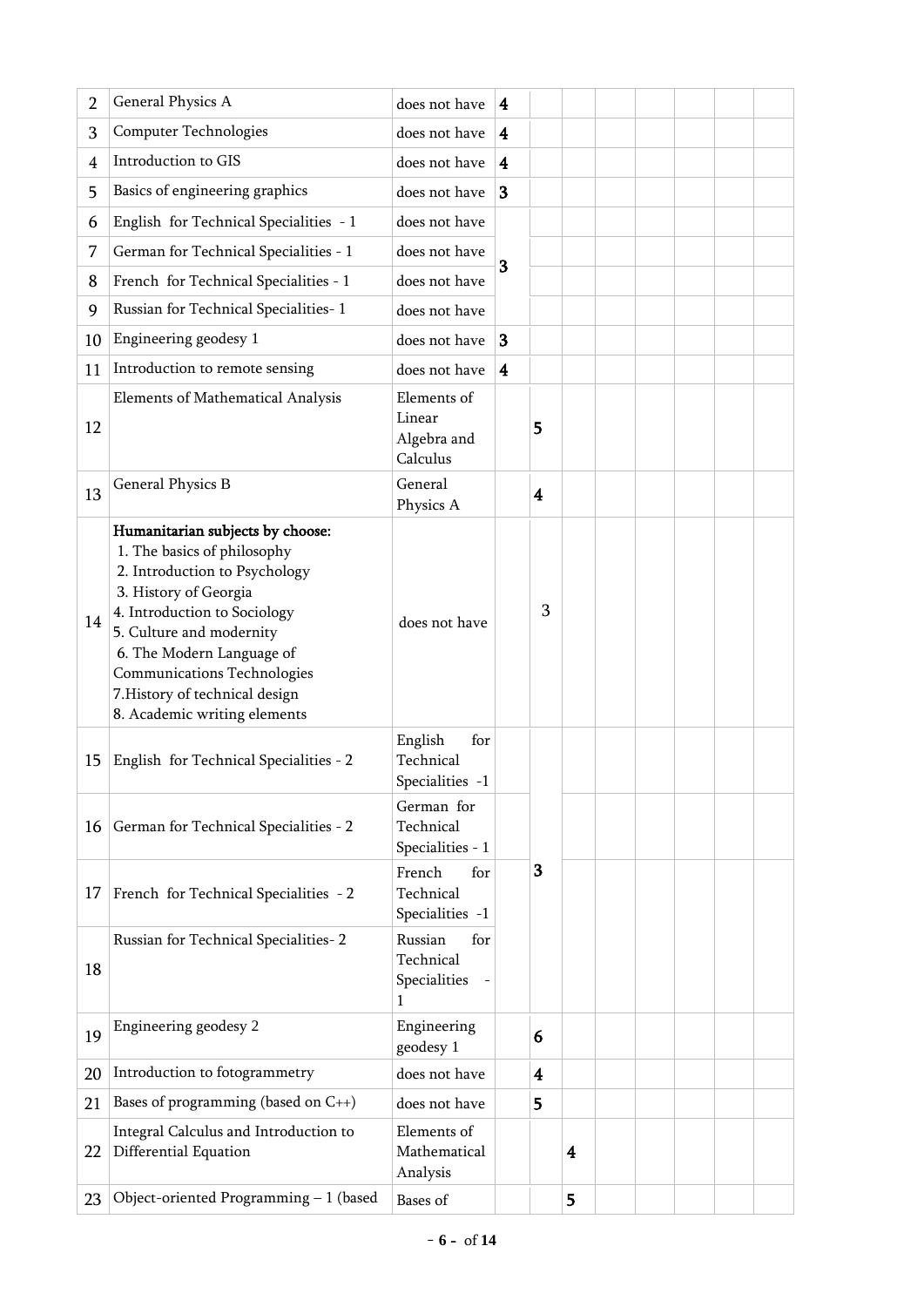|    | on $C++/C#$                                                                           | programming<br>(based on<br>$C++$                                |  |                         |                         |                         |   |   |  |
|----|---------------------------------------------------------------------------------------|------------------------------------------------------------------|--|-------------------------|-------------------------|-------------------------|---|---|--|
| 24 | Geoinformation systems A                                                              | does not have                                                    |  | $\overline{\mathbf{4}}$ |                         |                         |   |   |  |
| 25 | Fundamental of geology                                                                | does not have                                                    |  | 4                       |                         |                         |   |   |  |
| 26 | Remote sensing 1                                                                      | does not have                                                    |  | 3                       |                         |                         |   |   |  |
| 27 | Basic of cartography                                                                  | does not have                                                    |  | 3                       |                         |                         |   |   |  |
| 28 | Digital fotogrammetry 1                                                               | does not have                                                    |  | 4                       |                         |                         |   |   |  |
| 29 | Engineering geoecology                                                                | does not have                                                    |  |                         | 5                       |                         |   |   |  |
| 30 | Fundamental of geomorphology                                                          | does not have                                                    |  |                         | 3                       |                         |   |   |  |
| 31 | Geoinformation systems B                                                              | Geoinformati<br>on systems A                                     |  |                         | $\overline{\mathbf{4}}$ |                         |   |   |  |
| 32 | Remote sensing 2                                                                      | Remote<br>sensing 1                                              |  |                         | $\overline{\mathbf{4}}$ |                         |   |   |  |
| 33 | Probability Theory and Mathematical<br><b>Statistics</b>                              | Elements of<br>Linear<br>Algebra and<br>Calculus                 |  |                         | 4                       |                         |   |   |  |
| 34 | Object-Oriented Programming 1 (Visual<br>Basic)                                       | Bases of<br>programming<br>(based on<br>$C_{++}$                 |  |                         | 5                       |                         |   |   |  |
| 35 | GIS cartography                                                                       | does not have                                                    |  |                         | $\overline{\mathbf{4}}$ |                         |   |   |  |
| 37 | Digital fotogrammetry 2                                                               | does not have                                                    |  |                         | $\overline{\mathbf{4}}$ |                         |   |   |  |
| 38 | Engineering geodesy 3                                                                 | Engineering<br>geodesy 2                                         |  |                         |                         | 7                       |   |   |  |
| 39 | GIS server                                                                            | does not have                                                    |  |                         |                         | 7                       |   |   |  |
|    | 40 $\sqrt{\frac{24}{n}}$ Database design program realization<br>(based on SQL server) | does not have                                                    |  |                         |                         | 5                       |   |   |  |
| 41 | GeoDatabases                                                                          | Introduction<br>to GIS                                           |  |                         |                         | 7                       |   |   |  |
| 42 | Basics of Web Technologies                                                            | does not have                                                    |  |                         |                         | $\overline{\mathbf{4}}$ |   |   |  |
| 43 | Web-Systems Programming: JavaScript                                                   | Basics of<br>Web<br>Technologies                                 |  |                         |                         |                         | 5 |   |  |
| 44 | GIS object library                                                                    | Object-<br>oriented<br>Programming<br>$-1$ (based on<br>$C++/C#$ |  |                         |                         |                         | 7 |   |  |
| 45 | Digital cartography                                                                   | does not have                                                    |  |                         |                         |                         | 6 |   |  |
| 46 | Desktop GIS                                                                           | Introduction<br>to GIS                                           |  |                         |                         |                         | 7 |   |  |
| 47 | Land cadastre                                                                         | does not have                                                    |  |                         |                         |                         |   | 5 |  |
| 48 | Remote sensing and GIS systems                                                        | Introduction<br>to remote                                        |  |                         |                         |                         |   | 5 |  |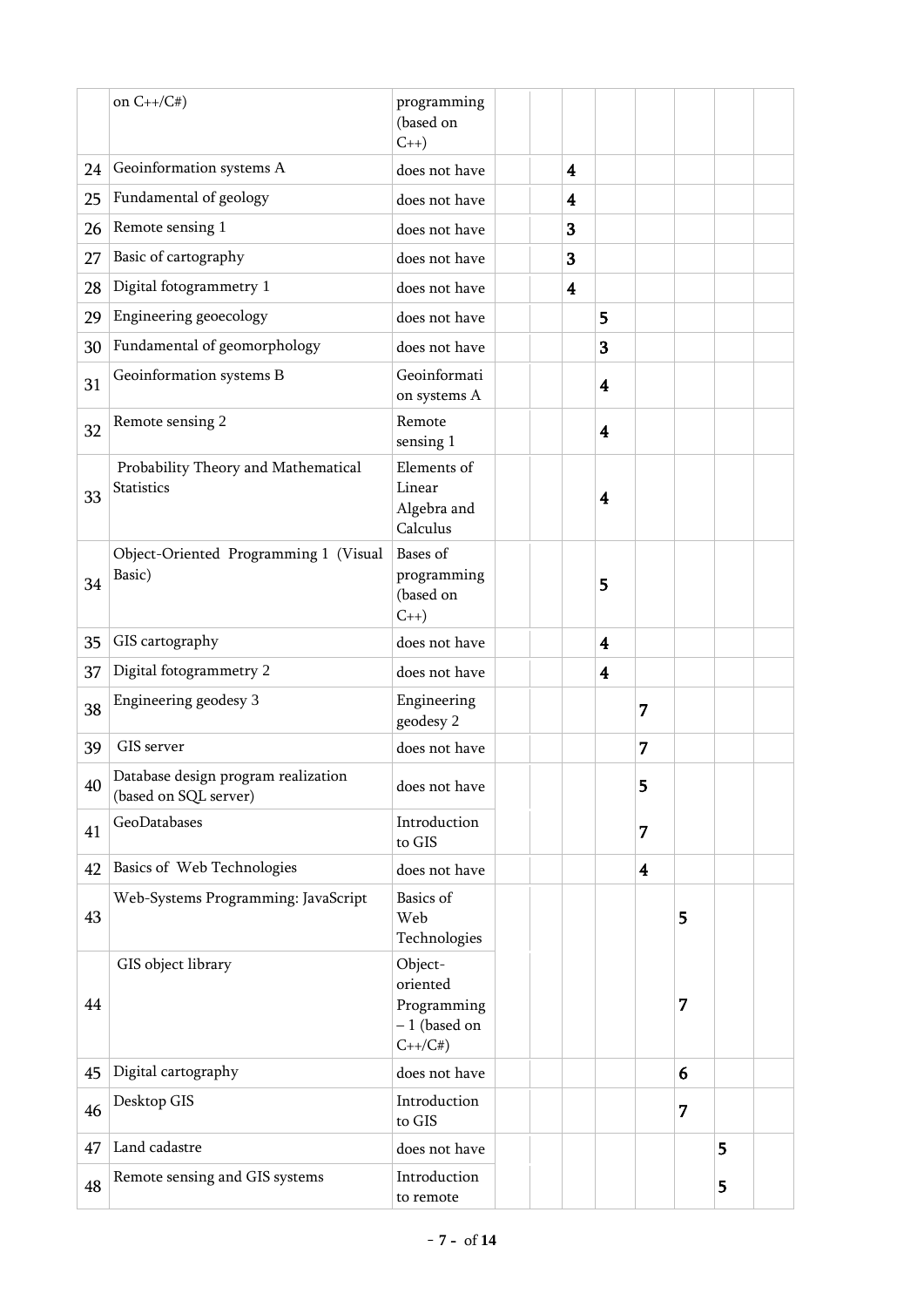|    |                                                                                                                                                                                                                                                                                                                                                   | sensing                                                                                                                                                                                 |    |    |    |    |     |    |    |    |
|----|---------------------------------------------------------------------------------------------------------------------------------------------------------------------------------------------------------------------------------------------------------------------------------------------------------------------------------------------------|-----------------------------------------------------------------------------------------------------------------------------------------------------------------------------------------|----|----|----|----|-----|----|----|----|
| 49 | Remote sensing data management                                                                                                                                                                                                                                                                                                                    | Introduction<br>to remote<br>sensing                                                                                                                                                    |    |    |    |    |     |    | 5  |    |
| 50 | Triangulation and creation of digital<br>terrain                                                                                                                                                                                                                                                                                                  | does not have                                                                                                                                                                           |    |    |    |    |     |    | 5  |    |
| 51 | Aerial photography                                                                                                                                                                                                                                                                                                                                | does not have                                                                                                                                                                           |    |    |    |    |     |    | 5  |    |
| 52 | GIS applications                                                                                                                                                                                                                                                                                                                                  | does not have                                                                                                                                                                           |    |    |    |    |     |    | 5  |    |
|    | Free credits (each has 5 credits):                                                                                                                                                                                                                                                                                                                |                                                                                                                                                                                         |    |    |    |    |     | 5  |    | 15 |
| 53 | 1. Numismatics and Bonistics<br>Financial institutions and markets<br>$2_{-}$<br>3. Administration of land<br>4. History of religion<br>5. Tourism<br>6. Glass and ceramics<br>7. Cultural Heritage and Tourism<br>8. Chromatics<br>9. Teknospero and ecosystem<br>10. The basics of industrial aesthetics and<br>ergonomics<br>11. All about oil | does not have<br>does not have<br>does not have<br>does not have<br>does not have<br>does not have<br>does not have<br>does not have<br>does not have<br>does not have<br>does not have |    |    |    |    |     |    |    |    |
| 54 | Bachelor's Thesis                                                                                                                                                                                                                                                                                                                                 |                                                                                                                                                                                         |    |    |    |    |     |    |    | 10 |
| 55 | Practice                                                                                                                                                                                                                                                                                                                                          |                                                                                                                                                                                         |    |    |    |    |     |    |    | 5  |
|    | Per semester                                                                                                                                                                                                                                                                                                                                      |                                                                                                                                                                                         | 30 | 30 | 27 | 33 | 30  | 30 | 30 | 30 |
|    | Per year                                                                                                                                                                                                                                                                                                                                          |                                                                                                                                                                                         |    | 60 |    | 60 |     | 60 |    | 60 |
|    | <b>Total</b>                                                                                                                                                                                                                                                                                                                                      |                                                                                                                                                                                         |    |    |    |    | 240 |    |    |    |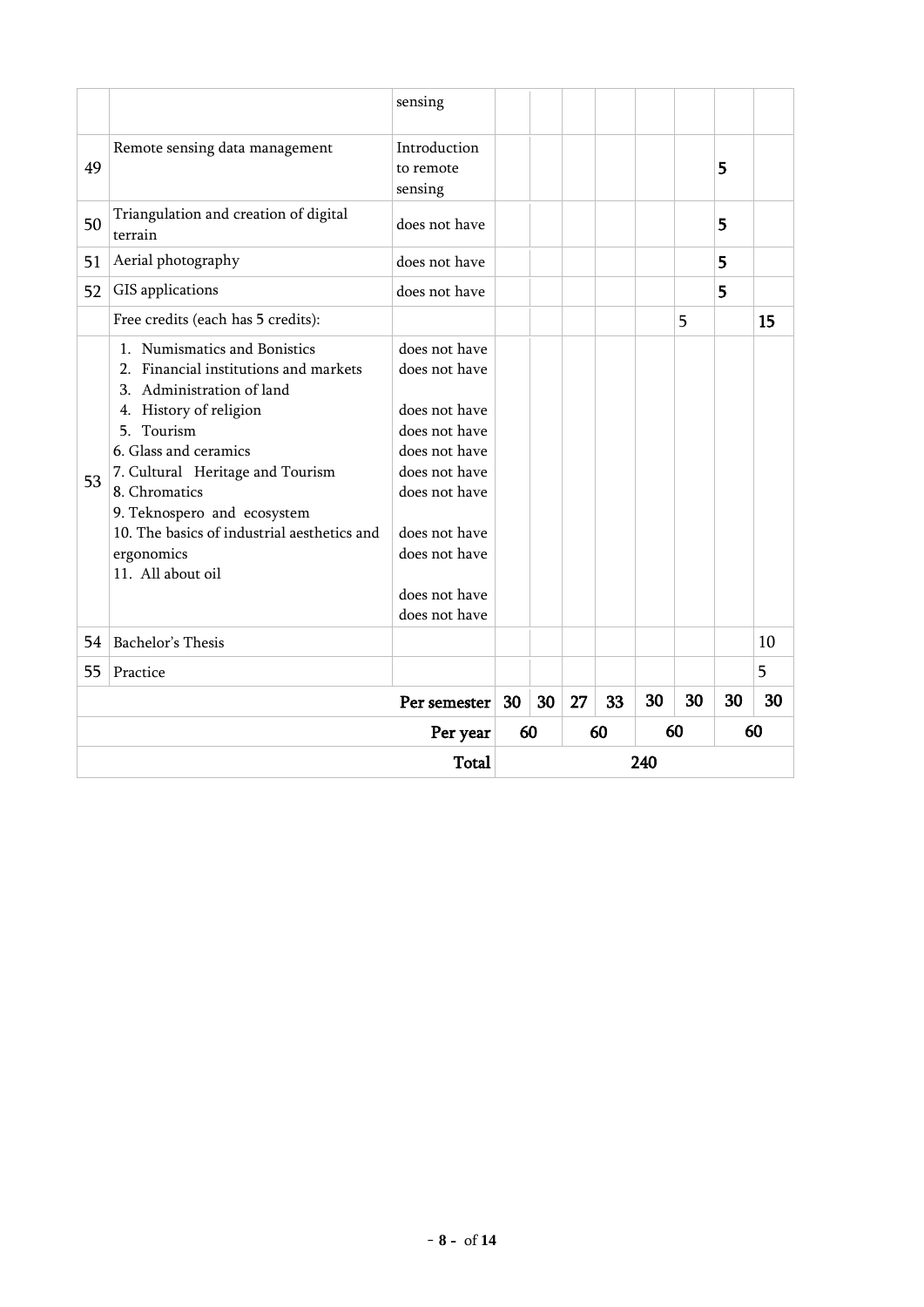# Map of learning outcomes

| $N^{\circ}$    | Subject                                                        | Knowledge and understanding | Ability to use knowledge in<br>practice | Making judgments               | Communication skill | Ability to learn | Values                    |
|----------------|----------------------------------------------------------------|-----------------------------|-----------------------------------------|--------------------------------|---------------------|------------------|---------------------------|
| $\vert$ 1      | Elements of Linear Algebra and Calculus                        | $\mathbf X$                 | $\mathbf X$                             |                                |                     | $\overline{X}$   |                           |
| $\overline{c}$ | <b>General Physics A</b>                                       | $\mathbf X$                 |                                         | $\mathbf X$                    |                     | $\mathbf X$      |                           |
| $\vert$ 3      | Computer Technologies                                          | X                           | X                                       | X                              |                     |                  |                           |
| $\vert 4$      | Introduction to GIS                                            | $\mathbf X$                 | $\mathbf X$                             | $\mathbf X$                    |                     |                  |                           |
| 5              | Basics of engineering graphics                                 | X                           | X                                       |                                | X                   | X                |                           |
| 6              | English for Technical Specialities - 1                         | $\mathbf X$                 | $\mathbf X$                             |                                | $\mathbf X$         | $\mathbf X$      |                           |
| 7              | German for Technical Specialities - 1                          | X                           | X                                       |                                | $\mathbf X$         | $\mathbf X$      |                           |
| $\overline{8}$ | French for Technical Specialities - 1                          | $\mathbf X$                 | X                                       |                                | $\mathbf X$         | $\mathbf X$      |                           |
| 9              | Russian for Technical Specialities-1                           | X                           | X                                       |                                | X                   | X                |                           |
| 10             | Engineering geodesy 1                                          | $\mathbf X$                 | X                                       | X                              |                     |                  |                           |
| 11             | Introduction to remote sensing                                 | X                           | X                                       | X                              |                     |                  |                           |
| 12             | Elements of Mathematical Analysis                              | $\mathbf X$                 | $\mathbf X$                             |                                |                     | $\mathbf X$      |                           |
| 13             | <b>General Physics B</b>                                       | X                           |                                         | X                              |                     | X                |                           |
| 14             | The basics of philosophy                                       | $\mathbf X$                 | $\mathbf X$                             |                                |                     |                  | $\boldsymbol{\mathrm{X}}$ |
| 15             | Introduction to Psychology                                     | X                           | X                                       |                                | X                   |                  |                           |
| 16             | History of Georgia                                             | $\mathbf X$                 | $\mathbf X$                             | $\mathbf X$                    | $\mathbf X$         |                  |                           |
| 17             | Introduction to Sociology                                      | X                           | X                                       | X                              |                     |                  | X                         |
| 18             | Culture and modernity                                          | $\mathbf X$                 | X                                       |                                |                     |                  | X                         |
| 19             | The Modern Language of Communications Technologies             | $\mathbf X$                 | X                                       |                                | X                   |                  |                           |
| 20             | History of technical design                                    |                             |                                         |                                |                     |                  |                           |
| 21             |                                                                | $\mathbf X$                 |                                         | $\mathbf X$                    |                     |                  | $\mathbf X$               |
| 22             | Academic writing elements                                      | X                           | X                                       |                                | X                   |                  |                           |
| 23             | English for Technical Specialities - 2                         | $\mathbf X$                 | $\mathbf X$                             |                                | $\mathbf X$         | X                |                           |
|                | German for Technical Specialities - 2                          | X                           | X                                       |                                | X                   | X                |                           |
| 24             | French for Technical Specialities - 2                          | $\mathbf X$                 | X                                       |                                | $\mathbf X$         | $\mathbf X$      |                           |
| 25             | Russian for Technical Specialities-2                           | X                           | X                                       |                                | X                   | X                |                           |
| 26             | Engineering geodesy 2                                          | $\mathbf X$                 | X                                       | X                              |                     |                  |                           |
| 27             | Introduction to fotogrammetry                                  | X                           | X                                       | X                              |                     |                  |                           |
| 28             | Bases of programming (based on $C_{++}$ )                      | X                           | X                                       |                                |                     | X                |                           |
| 29             | Integral Calculus and Introduction to Differential             | X                           | X                                       | X                              |                     |                  |                           |
| 30             | Equation<br>Object-oriented Programming $-1$ (based on C++/C#) | X                           | X                                       |                                |                     | X                |                           |
| 31             | Geoinformation systems A                                       | X                           | X                                       | X                              |                     |                  |                           |
| 32             | Fundamental of geology                                         | $\mathbf X$                 | X                                       | X                              |                     | X                |                           |
| 33             |                                                                |                             |                                         |                                |                     |                  |                           |
| 34             | Remote sensing 1<br>Basic of cartography                       | X                           | X                                       | X<br>$\boldsymbol{\mathrm{X}}$ |                     |                  |                           |
| 35             | Digital fotogrammetry 1                                        | $\mathbf X$                 | X                                       |                                |                     |                  |                           |
| 36             |                                                                | X                           | X                                       | X                              |                     |                  |                           |
|                | Engineering geoecology                                         | $\mathbf X$                 | X                                       | X                              |                     |                  |                           |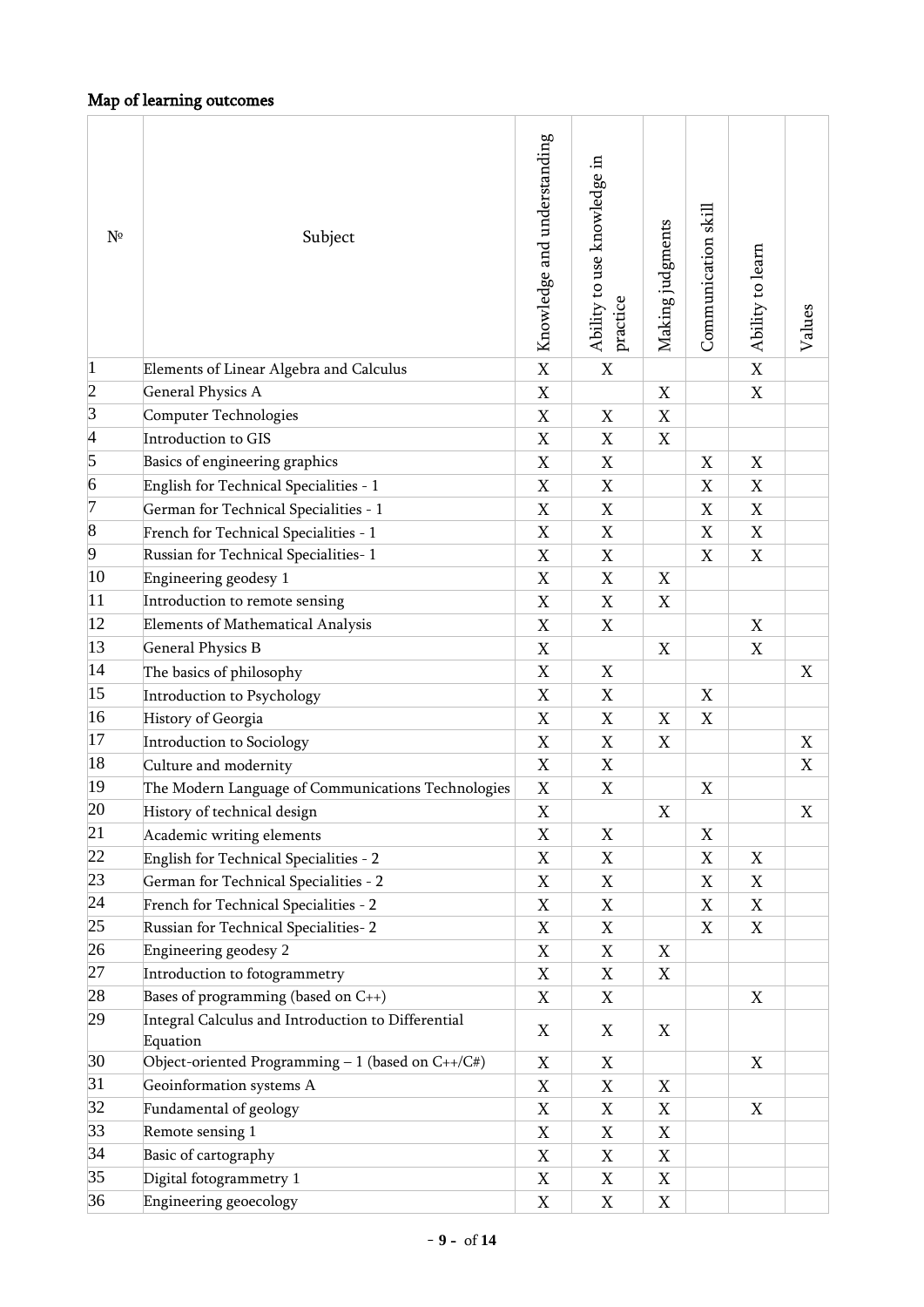| 37 | Fundamental of geomorphology                                 | X                         | X                         | X           |                           |   |   |
|----|--------------------------------------------------------------|---------------------------|---------------------------|-------------|---------------------------|---|---|
| 38 | Geoinformation systems B                                     | X                         | X                         | X           |                           |   |   |
| 39 | Remote sensing 2                                             | X                         | $\boldsymbol{\mathrm{X}}$ |             |                           | X |   |
| 40 | Probability Theory and Mathematical Statistics               | X                         | X                         | X           |                           |   |   |
| 41 | Object-Oriented Programming 1 (Visual Basic)                 | X                         | X                         | $\mathbf X$ |                           | X |   |
| 42 | GIS cartography                                              | X                         | X                         | X           |                           |   |   |
| 43 | Digital fotogrammetry 2                                      | X                         | X                         | X           |                           |   |   |
| 44 | Engineering geodesy 3                                        | X                         | X                         | X           |                           |   |   |
| 45 | GIS server                                                   | X                         | X                         | X           |                           |   |   |
| 46 | Database design program realization (based on SQL<br>server) | X                         | X                         |             |                           | X |   |
| 47 | GeoDatabases                                                 | X                         | $\boldsymbol{\mathrm{X}}$ | X           |                           |   |   |
| 48 | Basics of Web Technologies                                   | X                         |                           | X           |                           |   |   |
| 49 | Web-Systems Programming: JavaScript                          | X                         | X                         |             |                           | X |   |
| 50 | GIS object library                                           | X                         | X                         | X           |                           |   |   |
| 51 | Digital cartography                                          | X                         | $\boldsymbol{\mathrm{X}}$ |             |                           | X |   |
| 52 | Desktop GIS                                                  | X                         | X                         | X           |                           |   |   |
| 53 | Land cadastre                                                | X                         | X                         | X           |                           |   |   |
| 54 | Remote sensing and GIS systems                               | X                         | X                         | X           |                           |   |   |
| 55 | Remote sensing data management                               | X                         | $\boldsymbol{\mathrm{X}}$ | X           |                           |   |   |
| 56 | Triangulation and creation of digital terrain                | X                         | X                         | X           |                           |   |   |
| 57 | Aerial photography                                           | X                         | X                         | X           |                           |   |   |
| 58 | <b>GIS</b> applications                                      | X                         | X                         | X           |                           |   |   |
|    | Free components:                                             |                           |                           |             |                           |   |   |
| 59 | Numismatics and Bonistics                                    | X                         | X                         | X           | X                         |   |   |
| 60 | Financial institutions and markets                           | $\boldsymbol{\mathrm{X}}$ | X                         | X           | X                         | X |   |
| 61 | Administration of land                                       | X                         | X                         | X           |                           | X | X |
| 62 | History of religion                                          | X                         | X                         | X           | X                         | X | X |
| 63 | Tourism                                                      | X                         | $\boldsymbol{\mathrm{X}}$ | X           | $\boldsymbol{\mathrm{X}}$ | X | X |
| 64 | Glass and ceramics                                           | X                         | X                         | X           |                           | X |   |
| 65 | Cultural Heritage and Tourism                                | X                         |                           | X           |                           |   | X |
| 66 | Chromatics                                                   | $\mathbf X$               |                           | X           | X                         |   |   |
| 67 | Teknospero and ecosystem                                     | X                         | X                         | X           | X                         | X | X |
| 68 | The basics of industrial aesthetics and ergonomics           | $\mathbf X$               | X                         |             | X                         | X | X |
| 69 | All about oil                                                | X                         |                           |             | X                         |   | X |
| 70 | Bachelor's Thesis                                            | X                         | X                         | X           | X                         | X | X |
| 71 | Practice                                                     | X                         | X                         | X           | X                         | X | X |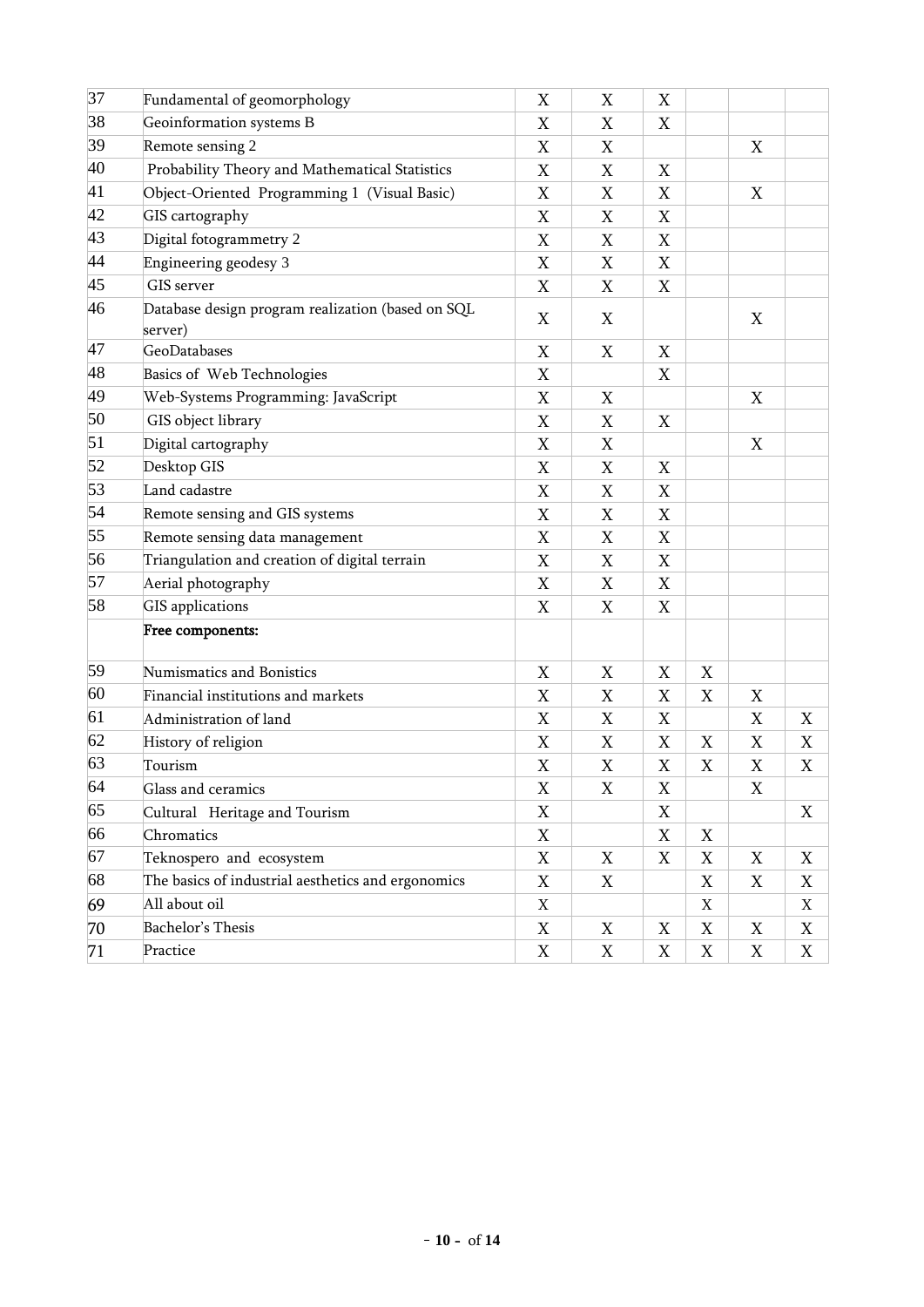## Program curriculum

|                |                   |                                                       |                   |                |                             |                   |            | Hours    |                     |                   |                |                  |
|----------------|-------------------|-------------------------------------------------------|-------------------|----------------|-----------------------------|-------------------|------------|----------|---------------------|-------------------|----------------|------------------|
| $N^{\circ}$    | Subject code      | Subject                                               | ECTS Credit/Hours | Lecture        | Seminar (work in the group) | Practical classes | Laboratory | Practice | Course work/project | Mid-semester exam | Final exam     | Independent work |
| $\mathbf{1}$   | MAS34308G1        | Elements of Linear Algebra and<br>Calculus            | 5/<br>125         | 15             |                             | 30                |            |          |                     | $\mathbf{1}$      | $\overline{2}$ | 77               |
| $\overline{2}$ | PHS51208G1        | <b>General Physics A</b>                              | 4/<br>100         | 15             |                             |                   | 15         |          |                     | $\mathbf{1}$      | $\overline{2}$ | 67               |
| 3              | ICT10303G2        | Computer Technologies                                 | 4/<br>100         | $\overline{4}$ |                             |                   | 26         |          |                     | 3                 | $\mathbf{1}$   | 66               |
| $\overline{4}$ | ICT39603G1        | Introduction to GIS                                   | 4/<br>100         | 15             |                             | 15                |            |          |                     | $\mathbf{1}$      | $\mathbf{1}$   | 68               |
| 5              | <b>EET78405G2</b> | Basics of engineering graphics                        | 3/<br>75          | 15             |                             | 15                |            |          |                     | $\mathbf{1}$      | 1              | 43               |
| 6              | LEH15012G1        | English for Technical<br>Specialities-1               | 3/<br>75          |                |                             | 30                |            |          |                     | $\mathbf{1}$      | 1              | 43               |
| 7              | LEH14412G1        | German for Technical<br>Specialities - 1              | 3/<br>75          |                |                             | 30                |            |          |                     | $\mathbf{1}$      | $\mathbf{1}$   | 43               |
| 8              | LEH14612G1        | French for Technical<br>Specialities-1                | 3/<br>75          |                |                             | 30                |            |          |                     | $\mathbf{1}$      | 1              | 43               |
| 9              | LEH14912G1        | Russian for Technical<br>Specialities-1               | 3/<br>75          |                |                             | 30                |            |          |                     | $\mathbf{1}$      | 1              | 43               |
| 10             | PHS41803G1        | Engineering geodesy 1                                 | 3/<br>75          | 15             |                             |                   | 15         |          |                     | $\mathbf{1}$      | $\mathbf{1}$   | 43               |
| 11             | PHS42503G1        | Introduction to remote sensing                        | 4/<br>100         | 15             |                             | 15                |            |          |                     | $\mathbf{1}$      | 1              | 68               |
| 12             | MAS33308G1        | <b>Elements of Mathematical</b><br>Analysis           | 5/<br>125         | 15             |                             | 30                |            |          |                     | $\mathbf{1}$      | $\overline{2}$ | 77               |
| 13             | PHS51308G1        | <b>General Physics B</b>                              | 4/<br>100         | 15             |                             |                   | 15         |          |                     | $\mathbf{1}$      | $\overline{2}$ | 67               |
| 14             | <b>HEL30212G1</b> | The basics of philosophy                              | 3/75              | 15             | 15                          |                   |            |          |                     | $\mathbf{1}$      | $\mathbf{1}$   | 43               |
| 15             | SOS30312G1        | Introduction to Psychology                            | 3/75              | 15             | 15                          |                   |            |          |                     | $\mathbf{1}$      | 1              | 43               |
| 16             | <b>HEL20212G1</b> | History of Georgia                                    | 3/75              | 15             | 15                          |                   |            |          |                     | $\mathbf{1}$      | 1              | 43               |
| 17             | SOS40312G1        | Introduction to Sociology                             | 3/75              | 15             | 15                          |                   |            |          |                     | $\mathbf{1}$      | 1              | 43               |
| 18             | SOS40112G1        | Culture and modernity                                 | 3/75              | 15             | 15                          |                   |            |          |                     | $\mathbf{1}$      | 1              | 43               |
| 19             | LEH12012G1        | The Modern Language of<br>Communications Technologies | 3/75              | 15             | 15                          |                   |            |          |                     | $\mathbf{1}$      | 1              | 43               |
| 20             | <b>ART20305G1</b> | History of technical design                           | 3/75              | 15             | 15                          |                   |            |          |                     | $\mathbf{1}$      | 1              | 43               |
| 21             | LEH12112G1        | Academic writing elements                             | 3/75              | 15             | 15                          |                   |            |          |                     | $\mathbf{1}$      | $\mathbf 1$    | 43               |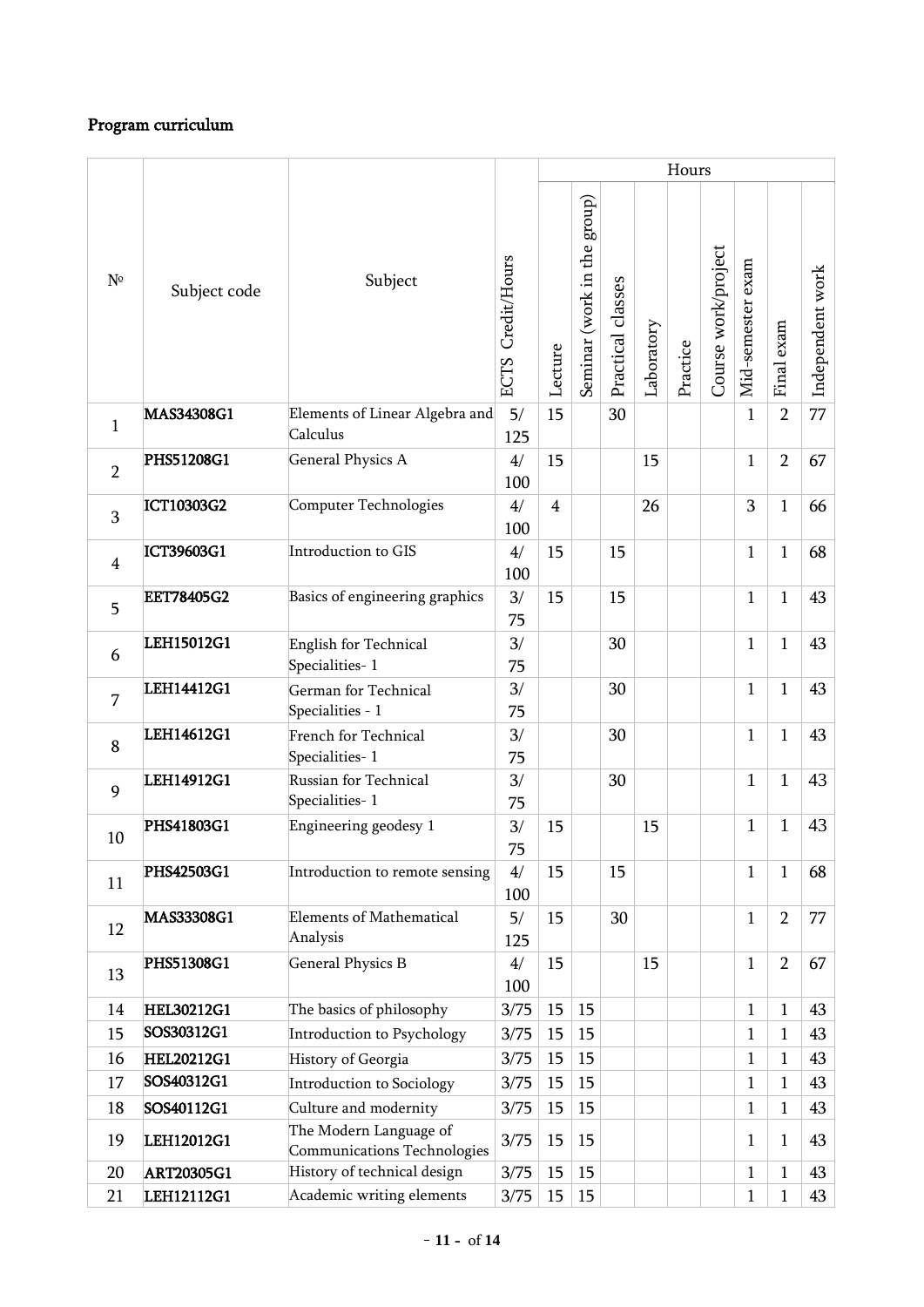| 22 | LEH15112G1        | English for Technical                                             | 3/        |    |    | 30 |    |    |    | $\mathbf{1}$ | $\mathbf{1}$   | 43  |
|----|-------------------|-------------------------------------------------------------------|-----------|----|----|----|----|----|----|--------------|----------------|-----|
|    |                   | Specialities - 2                                                  | 75        |    |    |    |    |    |    |              |                |     |
| 23 | LEH14512G1        | German for Technical<br>Specialities - 2                          | 3/<br>75  |    |    | 30 |    |    |    | $\mathbf{1}$ | 1              | 43  |
| 24 | LEH14712G1        | <b>French for Technical</b><br>Specialities -2                    | 3/<br>75  |    |    | 30 |    |    |    | $\mathbf{1}$ | 1              | 43  |
| 25 | LEH14812G1        | Russian for Technical<br>Specialities-2                           | 3/<br>75  |    |    | 30 |    |    |    | $\mathbf{1}$ | $\mathbf{1}$   | 43  |
| 26 | PHS41903G1        | Engineering geodesy 2                                             | 6/<br>150 | 15 |    |    | 15 | 42 |    | $\mathbf{1}$ | $\mathbf{1}$   | 76  |
| 27 | PHS42803G1        | Introduction to fotogrammetry                                     | 4/<br>100 | 15 |    | 15 |    |    |    | $\mathbf{1}$ | $\mathbf{1}$   | 68  |
| 28 | ICT10408G1        | Bases of programming (based<br>on $C_{++}$ )                      | 5/<br>125 | 30 |    | 15 |    |    |    | $\mathbf{1}$ | $\overline{2}$ | 77  |
| 29 | MAS32108G1        | Integral Calculus and<br>Introduction to Differential<br>Equation | 4/<br>100 | 15 |    | 15 |    |    |    | $\mathbf{1}$ | $\overline{2}$ | 67  |
| 30 | ICT31008G2        | Object-oriented Programming<br>$-1$ (based on $C++/C#$ )          | 5/<br>125 | 15 |    |    | 30 |    |    | $\mathbf{1}$ | $\mathbf{1}$   | 78  |
| 31 | ICT39303G1        | Geoinformation systems A                                          | 4/<br>100 | 15 |    | 15 |    |    |    | $\mathbf{1}$ | $\mathbf{1}$   | 68  |
| 32 | PHS31003G1        | Fundamental of geology                                            | 4/<br>100 | 15 |    |    | 15 | 24 |    | $\mathbf{1}$ | $\mathbf{1}$   | 44  |
| 33 | PHS22103G1        | Remote sensing 1                                                  | 3/<br>75  | 15 |    | 15 |    |    |    | $\mathbf{1}$ | $\mathbf{1}$   | 43  |
| 34 | PHS41703G1        | Basic of cartography                                              | 4/<br>100 | 15 |    |    | 15 |    |    | $\mathbf{1}$ | $\mathbf{1}$   | 68  |
| 35 | ICT30503G2        | Digital fotogrammetry 1                                           | 4/<br>100 | 15 |    | 15 |    |    |    | $\mathbf{1}$ | $\mathbf{1}$   | 68  |
| 36 | PHS31703G2        | Engineering geoecology                                            | 5/<br>125 | 15 | 30 |    |    |    |    | $\mathbf{1}$ | $\overline{2}$ | 77  |
| 37 | PHS30803G1        | Fundamental of<br>geomorphology                                   | 3/<br>75  | 15 |    | 15 |    |    |    | $\mathbf{1}$ | $\mathbf{1}$   | 43  |
| 38 | ICT39403G1        | Geoinformation systems B                                          | 4/<br>100 | 15 |    | 15 |    |    |    | $\mathbf{1}$ | $\mathbf{1}$   | 68  |
| 39 | PHS22203G1        | Remote sensing 2                                                  | 4/<br>100 | 15 |    | 15 |    |    |    | $\mathbf{1}$ | $\mathbf{1}$   | 68  |
| 40 | MAS31608G1        | Probability Theory and<br>Mathematical Statistics                 | 4/<br>100 | 15 |    | 15 |    |    |    | $\mathbf{1}$ | $\overline{2}$ | 67  |
| 41 | <b>ICT31208G2</b> | Object-Oriented Programming<br>1 (Visual Basic)                   | 5/<br>125 | 15 |    |    | 30 |    |    | $\mathbf{1}$ | $\mathbf{1}$   | 78  |
| 42 | ICT39703G1        | GIS cartography                                                   | 4/<br>100 | 15 |    | 15 |    |    |    | $\mathbf{1}$ | $\mathbf{1}$   | 68  |
| 43 | ICT30603G2        | Digital fotogrammetry 2                                           | 4/<br>100 | 15 |    | 15 |    |    |    | $\mathbf{1}$ | $\mathbf{1}$   | 68  |
| 44 | PHS43503G1        | Engineering geodesy 3                                             | 7/<br>175 | 30 |    | 30 |    |    |    | $\mathbf{1}$ | $\overline{2}$ | 112 |
| 45 | <b>ICT30303G2</b> | GIS server                                                        | 7/<br>175 | 30 |    | 30 |    |    |    | $\mathbf{1}$ | $\mathbf{1}$   | 113 |
| 46 | ICT24708G1        | Database design program                                           | 5/        | 15 |    |    | 15 |    | 15 | $\mathbf{1}$ | $\overline{2}$ | 77  |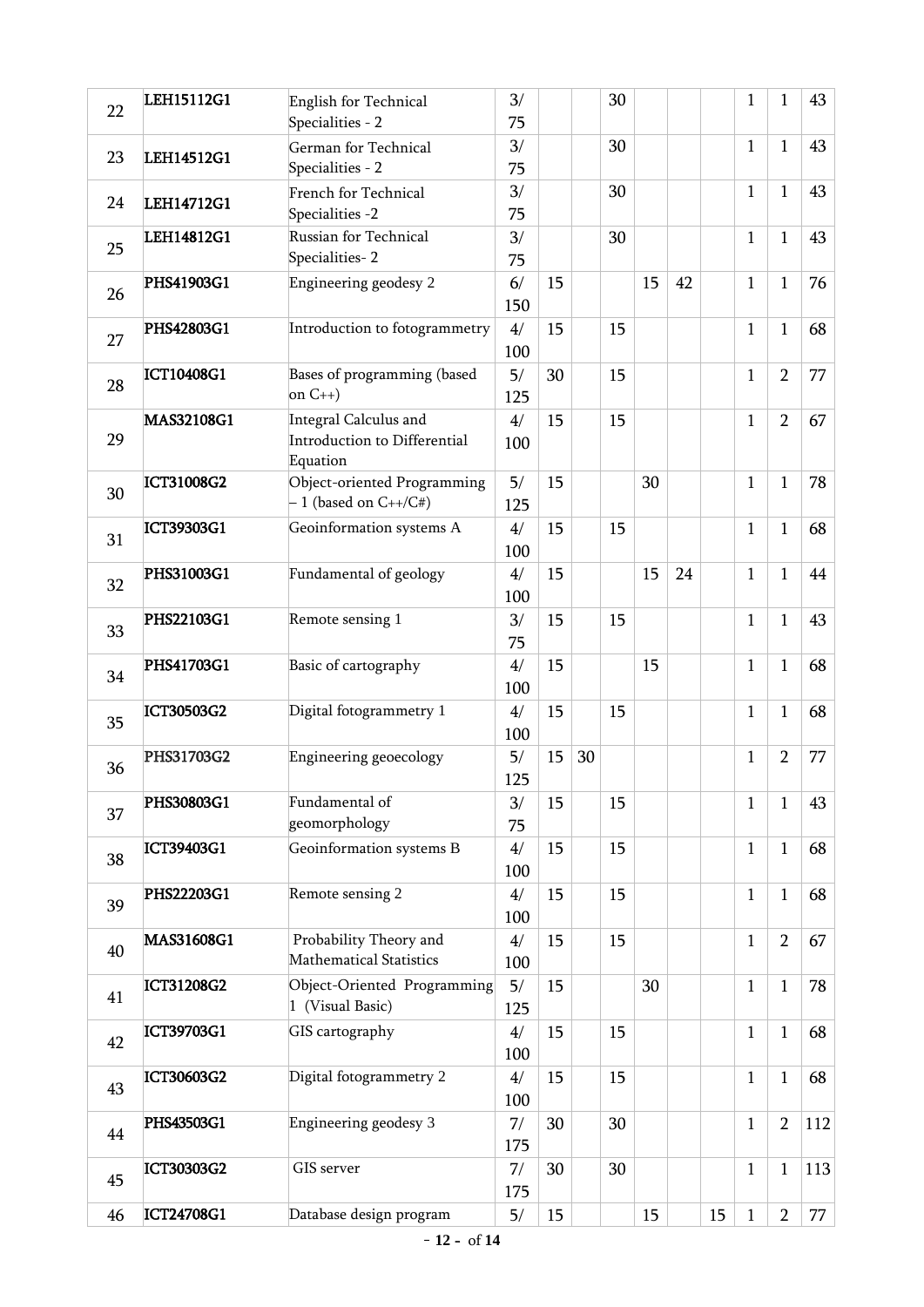|    |                     | realization (based on SQL                             | 125                   |                |    |        |    |    |     |                |                |     |
|----|---------------------|-------------------------------------------------------|-----------------------|----------------|----|--------|----|----|-----|----------------|----------------|-----|
|    |                     | server)                                               |                       |                |    |        |    |    |     |                |                |     |
| 47 | ICT24303G1          | GeoDatabases                                          | 7/<br>175             | 15             |    | 45     |    |    |     | $\mathbf{1}$   | $\mathbf{1}$   | 113 |
| 48 | <b>BWEBT08GA2</b>   | Basics of Web Technologies                            | 4/<br>100             | $\overline{4}$ |    |        | 26 |    |     | $\overline{2}$ | $\mathbf{1}$   | 67  |
| 49 | <b>WPJ1208GA2</b>   | Web-Systems Programming:<br>JavaScript                | 5/<br>125             | 15             |    |        | 30 |    |     | $\overline{2}$ | 1              | 77  |
| 50 | ICT30103G2          | GIS object library                                    | 7/<br>175             | 30             |    | 30     |    |    |     | $\mathbf{1}$   | $\mathbf{1}$   | 113 |
| 51 | ICT39803G1          | Digital cartography                                   | 6/<br>150             | 30             |    | 30     |    |    |     | $\mathbf{1}$   | $\mathbf{1}$   | 88  |
| 52 | ICT24403G1          | Desktop GIS                                           | 7/<br>175             | 15             |    | 45     |    |    |     | $\mathbf{1}$   | $\mathbf{1}$   | 113 |
| 53 | SOS56803G1          | Land cadastre                                         | 5/<br>125             | 15             |    | 30     |    |    |     | $\mathbf{1}$   | $\mathbf{1}$   | 78  |
| 54 | PHS42603G1          | Remote sensing and GIS<br>systems                     | 5/<br>125             | 15             |    | $30\,$ |    |    |     | $\mathbf{1}$   | $\mathbf{1}$   | 78  |
| 55 | PHS42703G1          | Remote sensing data<br>management                     | 5/<br>125             | 15             |    | 30     |    |    |     | $\mathbf{1}$   | 1              | 78  |
| 56 | ICT30703G2          | Triangulation and creation of<br>digital terrain      | 5/<br>125             | 15             |    | 30     |    |    |     | $\mathbf{1}$   | $\mathbf{1}$   | 78  |
| 57 | PHS42803G1          | Aerial photography                                    | 5/<br>125             | 15             |    | 30     |    |    |     | $\mathbf{1}$   | $\mathbf{1}$   | 78  |
| 58 | <b>ICT30203G2</b>   | GIS applications                                      | 5/<br>125             | 15             |    | 30     |    |    |     | $\mathbf{1}$   | $\mathbf{1}$   | 78  |
| 59 | <b>BUA22213G1</b>   | Numismatics and Bonistics                             | $5/125$ <sup>15</sup> |                | 30 |        |    |    |     | $\mathbf{1}$   | $\mathbf{1}$   | 78  |
| 60 | <b>BUA28113G1</b>   | Financial institutions and<br>markets                 | $5/125$ 15            |                | 30 |        |    |    |     | $\overline{2}$ | $\overline{2}$ | 76  |
| 61 | <b>BUA43013G1</b>   | Administration of land                                | $5/125$ 15            |                | 30 |        |    |    |     | $\mathbf{1}$   | 1              | 78  |
| 62 | <b>HEL10112G1</b>   | History of religion                                   | 5/125                 | 15             | 30 |        |    |    |     | $\mathbf{1}$   | 1              | 78  |
| 63 | <b>PESI0213G</b>    | Tourism                                               | 5/125                 | 15             | 30 |        |    |    |     | $\overline{2}$ | $\overline{2}$ | 76  |
| 64 | <b>EET16004G2</b>   | Glass and ceramics                                    | 5/125                 | 15             | 30 |        |    |    |     | $\mathbf{1}$   | 1              | 78  |
| 65 | PIS15813G1          | Cultural Heritage and<br>Tourism                      | 5/125                 | 15             | 30 |        |    |    |     | $\mathbf{1}$   | 1              | 78  |
| 66 | AAC60106G1          | Chromatics                                            | 5/125                 | 15             | 30 |        |    |    |     | $\mathbf{1}$   | $\overline{2}$ | 77  |
| 67 | HHS27903G1          | Teknospero and ecosystem                              | 5/125                 | 30             | 15 |        |    |    |     | $\mathbf{1}$   | 1              | 78  |
| 68 | <b>HHS24303G1</b>   | The basics of industrial<br>aesthetics and ergonomics | 5/125                 | 15             | 30 |        |    |    |     | $\mathbf{1}$   | 1              | 78  |
| 69 | MAP41603G2          | All about oil                                         | 5/125                 | 15             | 30 |        |    |    |     | $\mathbf{1}$   | 1              | 78  |
| 70 | <b>ICT39003G2-K</b> | Bachelor's Thesis                                     | 10/25<br>$\mathbf{0}$ |                |    |        |    |    | 120 | $\mathbf{1}$   | 1              | 128 |
| 71 | ICT39103G2-R        | Practice                                              | 5/125                 |                |    |        |    | 60 |     | $\mathbf{1}$   | $\mathbf{1}$   | 63  |

Program Principle Elena Nikolaeva

Faculty Name

Head of Quality Assurance Service Shalva Keleptrishvili